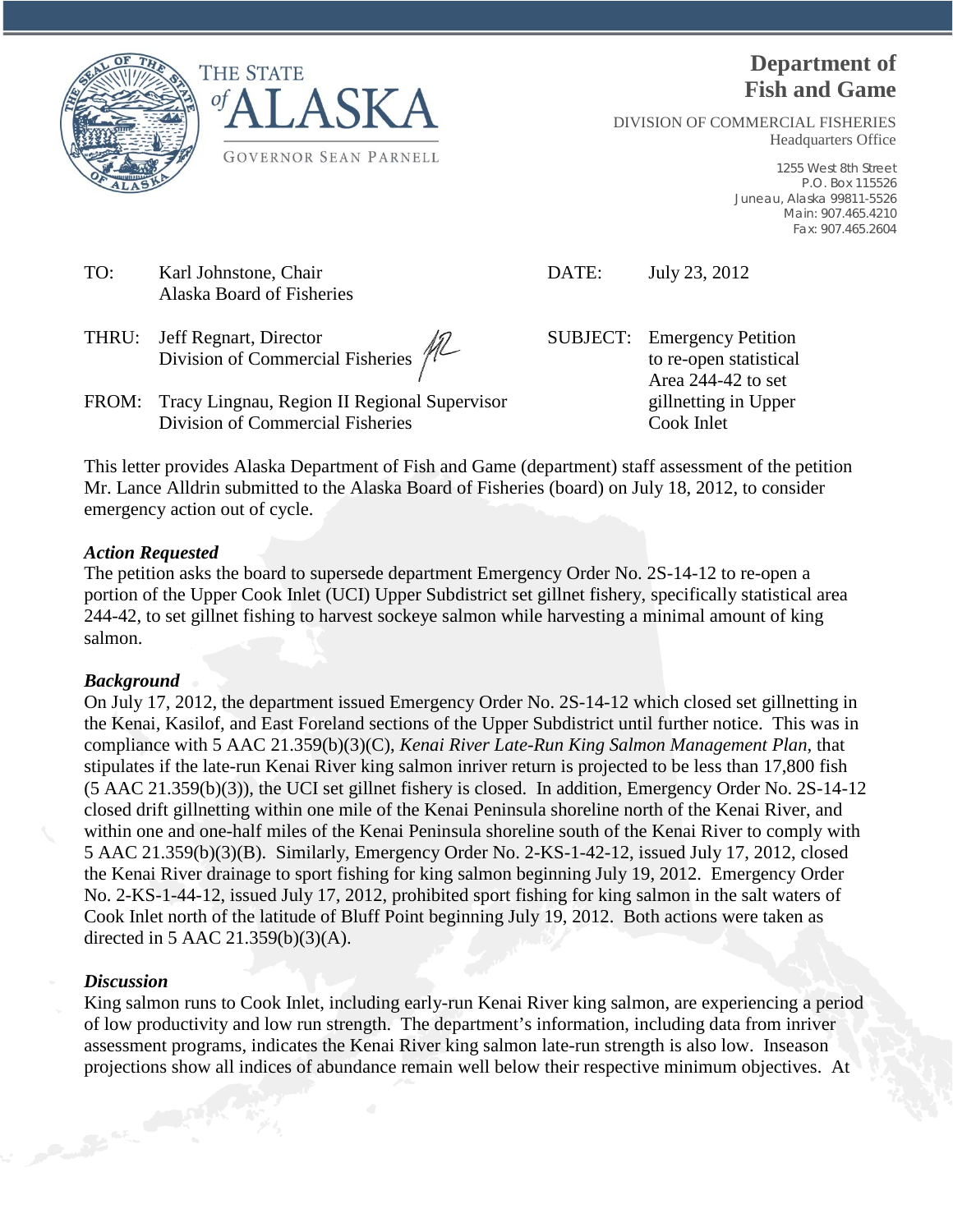this time, it does not appear that there is any harvestable surplus of late-run king salmon and it is doubtful that the king salmon escapement goal will be achieved.

According to the *Kenai River Late-Run Sockeye Salmon Management Plan* (5 AAC 21.360(b)), the Kenai River late-run sockeye salmon commercial, sport, and personal use fisheries shall be managed to:

(1) meet an optimum escapement goal (OEG) range of 700,000–1,400,000 late-run sockeye salmon;

(2) achieve inriver goals as established by the board and measured at the Kenai River sonar counter located at river mile 19; and

(3) distribute the escapement of sockeye salmon evenly within the OEG range, in proportion to the size of the run.

The Kenai River sockeye salmon run is likely returning at or above the preseason forecast of 4.0 million fish, and the sockeye salmon inriver goal is 1.0–1.2 million fish. If it is projected that the Kenai River sockeye salmon run is greater than 4.6 million fish, then the inriver goal will change to a range of 1.10– 1.35 million fish. At this time, the OEG is also expected to be exceeded.

#### *Findings of Emergency*

In order for the board to take action on a petition it must first make a finding of emergency. In accordance with AS 44.62.270 and the Joint Board Petition Policy (5 AAC 96.625), emergencies will be held to a minimum and are rarely found to exist. In this section, an emergency is an unforeseen, unexpected event that either threatens a fish or game resource, or an unforeseen, unexpected resource situation where a biologically allowable resource harvest would be precluded by delayed regulatory action, and such delay would be significantly burdensome to the petitioners because the resource would be unavailable in the future.

The department's conclusion is that the criteria of an emergency under 5 AAC 96.625(f) may have been met. Although the current situation of an average to above-average Kenai River sockeye salmon run and below-average Kenai River late-run king salmon run was not unforeseen or unexpected, a harvestable surplus of Kenai River sockeye salmon may be available. A below-average Kenai River king salmon run was projected for 2012, with associated management actions that may be necessary to achieve escapement objectives. An above-average Kenai River sockeye salmon run was also forecasted. It was noted prior to the season that if actions were necessary to conserve king salmon, and that these actions may reduce or close the UCI eastside set gillnet fleet, the drift gillnet fleet would be used more extensively in order to harvest additional sockeye salmon.

The Kenai River late-run king salmon run is well below what was expected preseason, and the Kenai River sockeye salmon run is above forecast and is projected to exceed the inriver goal, and possibly, the OEG. Although the drift gillnet fleet is being used extensively to harvest additional sockeye salmon, while reducing the harvest of king salmon, the drift gillnet fleet alone is likely unable to harvest the surplus of sockeye salmon. Therefore, there is an allowable resource of Kenai River sockeye salmon that may be precluded by delayed regulatory action and would not be available for the remainder of 2012.

cc: Cora Campbell, Commissioner Monica Wellard, Executive Director, Boards Support Section Sue Aspelund, Deputy Director, Division of Commercial Fisheries